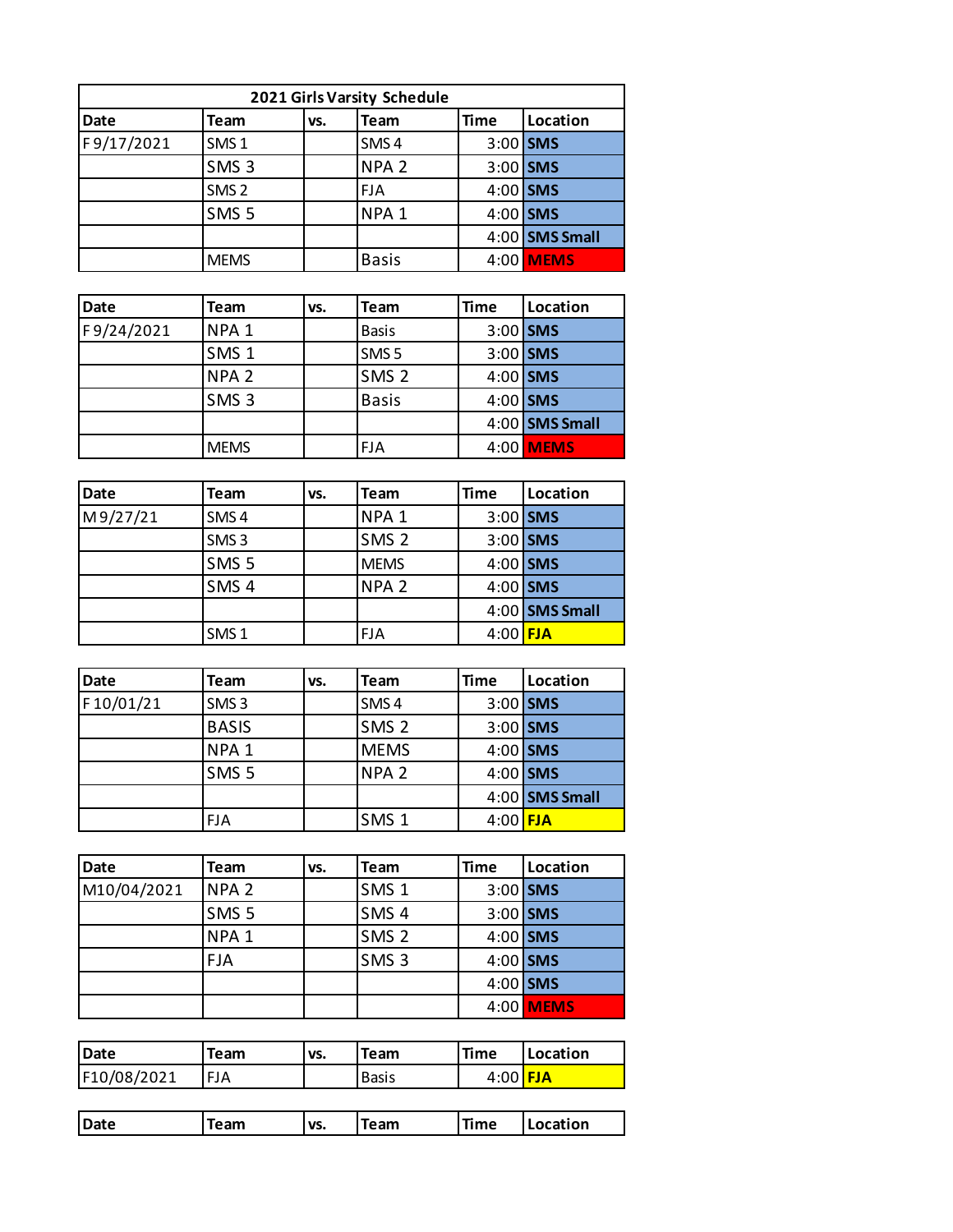| M10/18/2021 | INPA 1           | SMS <sub>3</sub> | $3:00$ SMS |                  |
|-------------|------------------|------------------|------------|------------------|
|             | <b>Basis</b>     | <b>SMS4</b>      | $4:00$ SMS |                  |
|             | SMS <sub>5</sub> | <b>ISMS 2</b>    | $4:00$ SMS |                  |
|             | NPA <sub>2</sub> | <b>MEMS</b>      |            | 3:00 <b>MEMS</b> |
|             | SMS <sub>1</sub> | <b>IMEMS</b>     |            | 4:00 MEMS        |

| Date        | Team             | VS. | <b>Team</b>      | <b>Time</b> | Location       |
|-------------|------------------|-----|------------------|-------------|----------------|
| F10/22/2021 | SMS <sub>3</sub> |     | SMS <sub>5</sub> | $3:00$ SMS  |                |
|             | SMS <sub>2</sub> |     | SMS <sub>1</sub> | 3:00 SMS    |                |
|             | NPA <sub>2</sub> |     | <b>Basis</b>     | $4:00$ SMS  |                |
|             | NPA <sub>1</sub> |     | <b>FJA</b>       | $4:00$ SMS  |                |
|             |                  |     |                  |             | 4:00 SMS Small |
|             | <b>MEMS</b>      |     | SMS <sub>4</sub> |             | 4:00 MEMS      |

**Varsity Tournament Dates: 10/25 and 10/29**

| 2021 Girls Volleyball JV Schedule |           |     |                    |             |                |  |  |  |
|-----------------------------------|-----------|-----|--------------------|-------------|----------------|--|--|--|
| <b>Date</b>                       | Team      | VS. | Team               | <b>Time</b> | Location       |  |  |  |
| Thur 9/16                         | SMS JV 4  |     | NPA JV 2           | $3:00$ SMS  |                |  |  |  |
|                                   | SMS JV 2  |     | SMS JV1            | $3:00$ SMS  |                |  |  |  |
|                                   | SMS JV3   |     | NPAJV1             | $4:00$ SMS  |                |  |  |  |
|                                   | SMS JV 4  |     | FJAJV1             | $4:00$ SMS  |                |  |  |  |
|                                   | SMS JV6   |     | SMS JV 2           |             | 4:00 SMS Small |  |  |  |
|                                   | MEMS JV1  |     | Basis JV           |             | 3:00 MEMS      |  |  |  |
|                                   | MEMS JV 2 |     | FJAJV <sub>2</sub> |             | 4:00 MEMS      |  |  |  |

| <b>Date</b> | Team               | VS. | Team               | <b>Time</b> | Location  |
|-------------|--------------------|-----|--------------------|-------------|-----------|
| Tues 9/21   | SMS JV4            |     | SMS JV3            | $3:00$ SMS  |           |
|             | SMS JV 6           |     | NPAJV1             | $3:00$ SMS  |           |
|             | SMS JV 2           |     | SMS JV 3           | $4:00$ SMS  |           |
|             | FJAJV <sub>2</sub> |     | SMS JV1            | $4:00$ SMS  |           |
|             | SMS JV 5           |     | MEMS JV 2          |             | 3:00 MEMS |
|             | MEMS JV1           |     | NPAJV <sub>2</sub> |             | 4:00 MEMS |
|             | FJAJV1             |     | <b>BASIS JV</b>    | $4:00$ FJA  |           |

| Date         | Team     | VS. | <b>Team</b>        | Time | Location         |
|--------------|----------|-----|--------------------|------|------------------|
| Tues 9/28/21 | SMS JV 6 |     | FJAJV <sub>2</sub> |      | $4:00$ SMS       |
|              | SMS JV 5 |     | FJAJV1             |      | 4:00 SMS         |
|              | SMS JV1  |     | NPAJV1             |      | $3:00$ SMS Small |
|              | SMS JV3  |     | <b>BASIS JV</b>    |      | $4:00$ SMS Small |
|              | MEMS JV1 |     | MEMS JV 2          |      | 3:00 MEMS        |
|              | NPA JV 2 |     | SMS JV 2           |      | 4:00 MEMS        |

| <b>Date</b> | Team               | VS. | <b>Team</b> | <b>Time</b> | <b>ILocation</b> |
|-------------|--------------------|-----|-------------|-------------|------------------|
|             | $9/30/21$ SMS JV 6 |     | SMS JV1     | $3:00$ SMS  |                  |